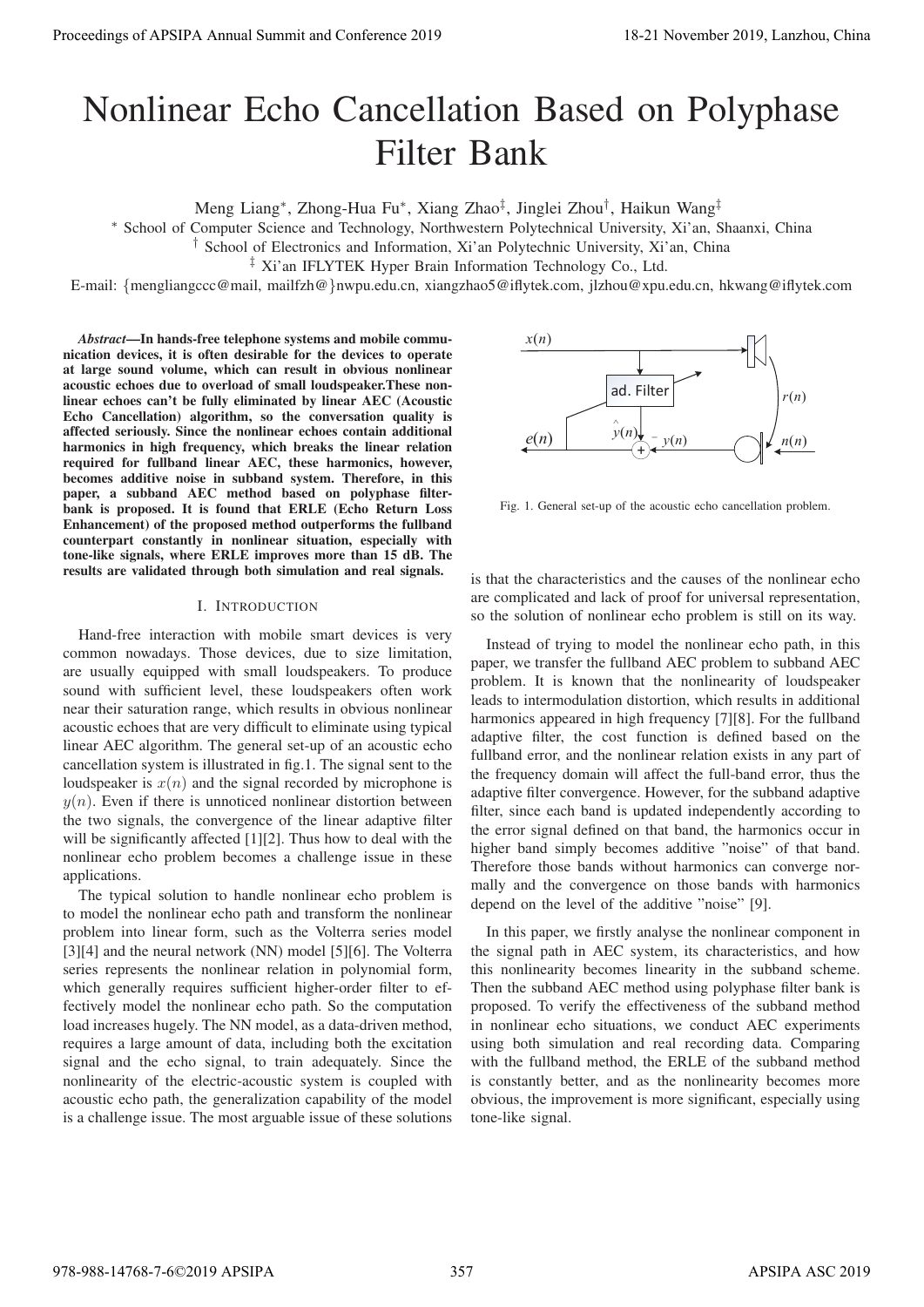

Fig. 2. Model of the nonlinear echo path.

#### II. NONLINEARITY IN AEC SYSTEM

In this part, we discuss three issues: the components in the signal path in AEC system, the factors that influence the nonlinearity of loudspeaker, and why subband scheme can work, especially with tone-like signal.

## *A. Signal path in AEC system*

The basic idea of linear AEC is to simulate the echo signal sent from loudspeaker and recorded by microphone using a linear adaptive filter, and then subtract it from the real recording signal to cancel the real echo. The crucial requirement is the signal path from D/A converter in playout chain to the A/D converter in the recording chain must be linear. As shown in fig.2, the whole signal path contains four parts from  $(A)$  to  $(D)$  [10], where  $(A)$  is  $D/A$  converter, (B) loudspeaker unit (power amplifier and loudspeaker), (C) acoustic echo path, and (D) A/D converter.

In modern digital communication systems, the accuracy of D/A and A/D converters is getting higher and higher, and the nonlinear distortion caused by them is negligible. The acoustic echo path in part (C) can be modeled as a linear time-varying system, which can be identified using linear adaptive filter. Therefore, the major cause of nonlinearity is the loudspeaker unit, which is a physical transducer to converse electric signal to acoustic signal. It generally has its linear work range and out-off that range, nonlinearity will be significant.

## *B. Factors that influence the nonlinearity of loudspeaker*

As a commonly used electric-to-acoustic transducer, loudspeaker's input-to-output response is correlated with signal volume and frequency as well. The typical rules, as demonstrated in the experiment section, are as follows:

(1) The louder the volume, especially close to the saturation region, the overload of the loudspeaker shows more nonlinearity. We test the loudspeaker of a laptop computer and find that when the SPL (Sound Pressure Level) exceeds 80 dB, more significant harmonic distortions can be found.

(2) The nonlinearity is related with signal frequency and is different between different types of loudspeakers. Generally, with panel speaker or MEMS speaker, the response of lower frequency and higher frequency, especially the former, are worse. For example, using sinusoid signals played by the laptop computer with same SPL, the nonlinear characteristics of low-frequency signal are more obvious than high-frequency signal. More and denser harmonics are observed with the lowfrequency signal.

#### *C. Why subband method*

For simplicity, let's consider the reference signal  $x(n)$  has two distinct frequency components,  $f_a$  and  $f_b$ . The frequency signal components are  $X(f_a)$  and  $X(f_b)$ . If the signal path is linear and modeled as  $H(f)$ , then the recording signal  $y(n)$  in the frequency domain, i.e.  $Y(f)$  also has two distinct frequency component,  $Y(f_a)$  and  $Y(f_b)$ , and they satisfy that

$$
Y(f_a) = X(f_a) \cdot H(f_a), Y(f_b) = X(f_b) \cdot H(f_b). \tag{1}
$$

By taking  $X(f)$  as input and  $Y(f)$  as output signal, the linear model  $H(f)$  at  $f_a$  and  $f_b$  can be easily identified.

However, if a nonlinear function  $f(\cdot)$  is embedded into the signal path, then the recording signal will have more frequency components than in linear case, such as  $Mf_a \pm Nf_b$ , where  $M$  and  $N$  are certain integers that depend on the nonlinearity. As the result, for these new frequency components, there is no corresponding input signal in linear system identification scheme, and the fullband error cannot converge, so the fullband adaptive filter will fail.

If the fullband problem is transferred to subband problem, and let the bands be denoted as  $B_0$ ,  $B_1$ , and so on, then the new frequency components, as well as the original frequency components, will be separated into different bands, especially in higher frequency range where the harmonics are more sparse. If the bands are narrow enough, then the bands will contain: (1) one of the original frequency component, such as  $f_a$ , or (2) one of the original frequency component and some distorted component related to other bands, such as  $f_b$ plus  $Mf_a$  or (3) some distorted component only, such as  $Nf_b$ or (4) no effective frequency components. Since the adaptive filters are performed in each band independently, the case (1) will converged normally, the case (2) becomes linear system identification with additive noise and its convergence will be influenced by the SNR in that band, the case (3) will fail and the case (4) has no information to learn but no residual echo will occur. Hence overall, the convergence of subband will be better than that of fullband. Proceeding of APSIPA Annual Summit at Co-Co-co-2019 18-21 November 2019 18-21 November 2019 18-21 November 2019 18-21 November 2019 18-21 November 2019 18-21 November 2019 18-21 November 2019 18-21 November 2019 18-21 Nov

Apparently, the subband method doesn't solute the nonlinear echo problem, but by separating the signal into different subbands, the linear relation between the input and output signals is kept in some bands, and echoes in those bands can be cancelled well. One more word, any solution conducted to the fullband nonlinear problem can be introduced to the subband method.

# III. SUBBAND AEC BASED ON POLYPHASE FILTER BANK

## *A. Subband acoustic echo cancellation*

The structure of a typical subband AEC system is shown in fig.3 [11], where each band has its own adaptive filter, and all adaptive filters are automatically updated to make the final error signal as small as possible. The input and the desired signals are decomposed into a number of subband signals using an analysis filter bank, then after filtering and cancellation, the subband residual echo signals are sent to a synthesis filter bank to reconstruct the final fullband residual error signal.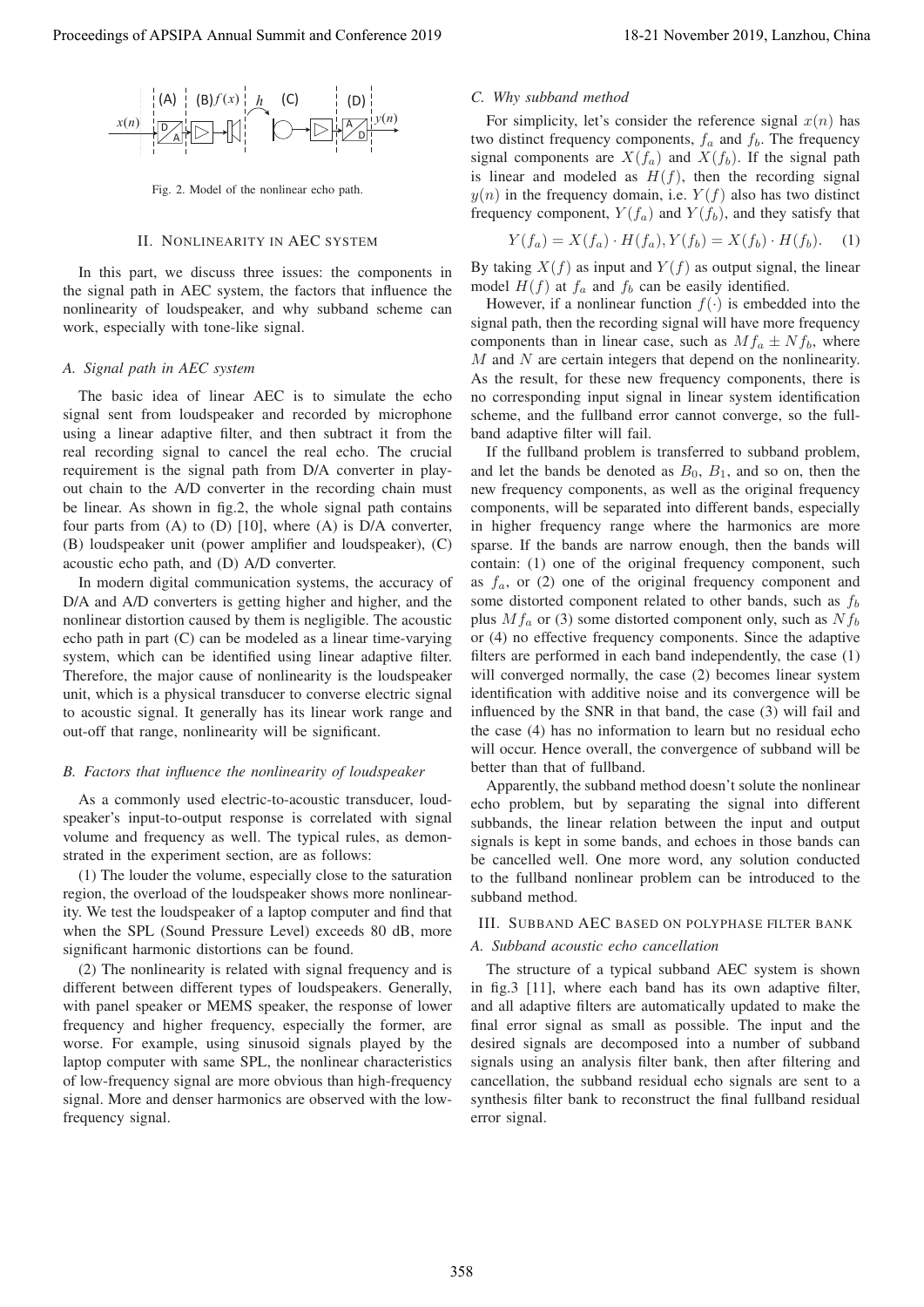

Fig. 3. Set-up of the subband echo cancellation.



Fig. 4. Analysis and synthesis branch of a M-channel filter bank with subbands decimated by D.

Obviously, if this structure is directly deployed, the computational load is very high. Notice that the bandwidth of each subband signal is narrow, so a very low sampling frequency can be used in each band. An M-channel analysis and synthesis filter bank with decimator of D is shown in Fig.4. The key issues include how to reduce aliasing between neighbouring bands, and how to reduce the reconstruction error. The most popular filter bank with efficient computation cost is the polyphase structure [12].

## *B. Efficient implementation with polyphase structure*

The polyphase filter bank used in this study is a typical uniform DFT-modulated filter bank, where a prototype lowpass filter is designed to satisfy several constraints and by modulating it to different frequency positions, a group of uniform subband filters are obtained. The special advantage of this kind of filter bank is that FFT can be involved to accelerate the calculations of subband analysis and synthesis.

The calculation structure is shown in fig.5, where  $h_{\text{proto}}$  is the prototype filter,  $h_{\text{proto}}$  is the time reversed copy of  $h_{\text{proto}}$ [9]. For subband analysis, the input signal is windowed by the prototype filter and reshaped before implementing FFT, then after FFT, the decimated subband signals are obtained. For subband synthesis, the subband signals are processed in opposite direction of the analysis steps.

Generally, we want as many as subbands as possible, no aliasing between neighbouring bands, and almost perfect reconstruction capability. However, these requirements are contradictory and need trade-off in practice. The performance of the filter bank depends on the characteristics of the prototype filter.



Fig. 5. The subband analysis (a) and synthesis (b) using DFT-modulated polyphase filter bank.



Fig. 6. Amplitude-frequency response of the prototype filter and filter bank.

## *C. Design of the prototype filter*

There are lots of research works on the prototype filter design in the literature. It is a conditional optimization problem and the constraints are related to specific applications. In this paper, we use the iterative least squares method [13], which provides a flexible way to control the design parameters.

It is known that for subband AEC, the aliasing problem is very crucial [14]. To reduce the aliasing, the transition bandwidth should be very small, so the length of the prototype has to increased and the reconstruction error needs to be relaxed. Additionally, the stopband attenuation can also be relaxed to reduce the aliasing. The frequency responses of the prototype filter and the filter bank used in our experiments are shown in fig.6. There are 64 subbands from 0 Hz to the sampling frequency (16kHz in this paper), with decimator  $D = 32$  and filter length of 512. The reconstruction error is about -100 dB, and the aliasing is about -92 dB.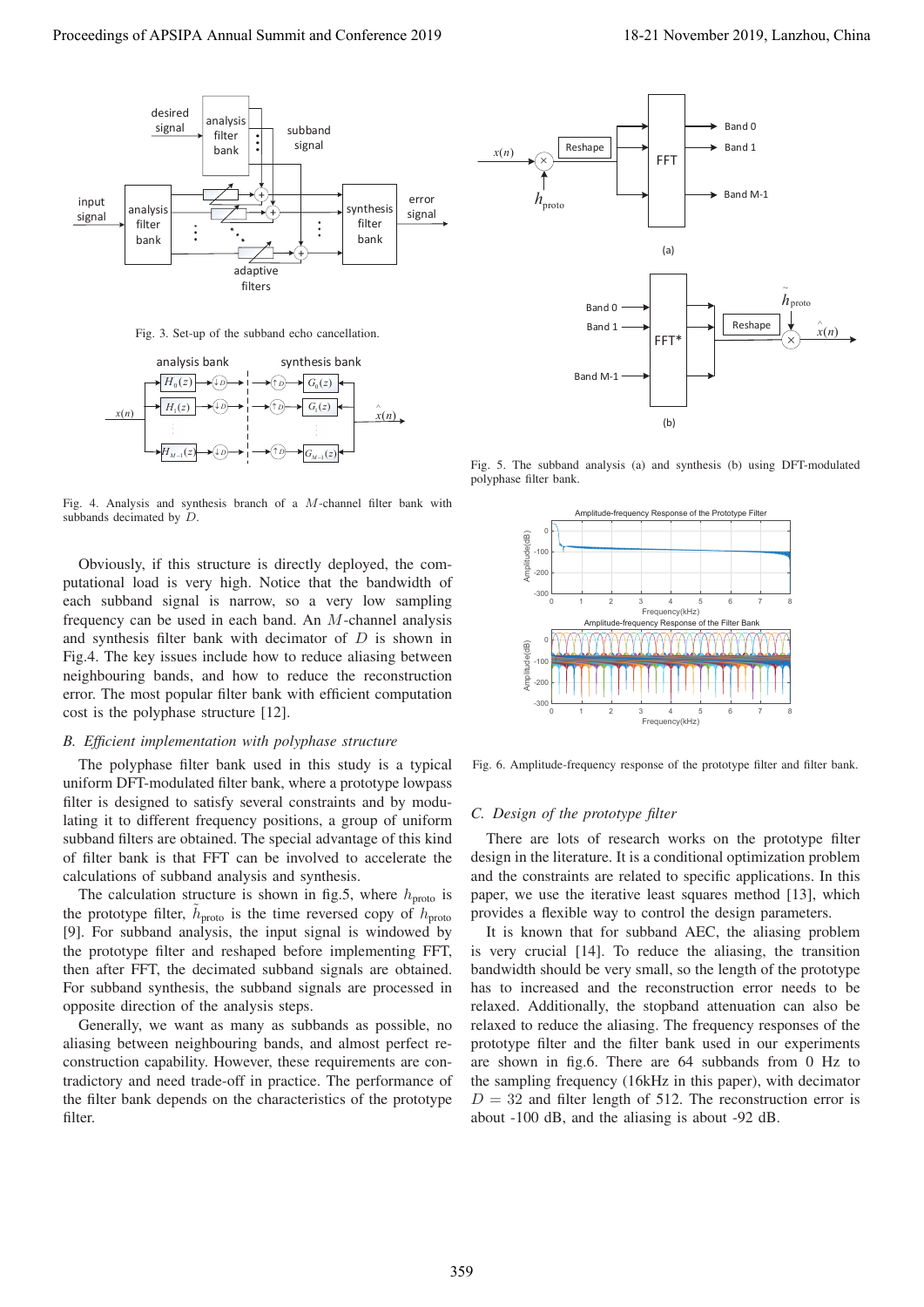### IV. EXPERIMENTS

In this section, we conduct three types of experiments to verify our analysis. The first experiment uses simulated data, where a typical nonlinear function, clipping, is considered, and a pure tone signal as well as white noise signal are involved. The purpose is to show the harmonics in higher frequency and the echo cancellation performance in this ideal situation. The second experiment uses real data recorded in an anechoic room to show the characteristics of loudspeaker, where a laptop computer is involved to examine the nonlinear AEC problem. In the third experiment, the recording is performed in an ordinary office, and the subband solution is compared with the fullband solution. The laptop computer is DELL G7 7588, and a sound-level meter AWA 5636 is used to measure the sound level of its loudspeaker.

Note that in this study, we just want to compare the performances of fullband and subband adaptive filters in nonlinear echo cancellation. So we don't use speech signal as the test signal, to avoid complicated AEC algorithm optimization and double-talk detection. Here, the basic NLMS algorithm is perform in fullband, or in each subband, with common learning factor 1. The AEC performance is evaluated using ERLE, which is defined as

$$
ERLE(n) = \frac{E[|y(n)|^2]}{E[|e(n)|^2]},
$$
\n(2)

where  $e(n)$  is the residual echo signal after cancellation. The heater residual echo and hence the better higher ELRE, the smaller residual echo and hence the better AEC performance.

#### *A. Experiment 1:Comparison using simulated data*

The clipping function involved in the simulation is

$$
f(x) = \begin{cases} 1 & ax > 1 \\ ax & -1 \le ax \le 1 \\ -1 & ax < -1 \end{cases}
$$
 (3)

where  $a$  is a factor that controls the amount of samples been clipped. The pure tone signal is a 1000 Hz sinusoid signal, with  $a = 1.5$ , and the white noise is with  $a = 6$ . For both of the signals, 40% samples are clipped. The clipped signals are convoluted with a simulated room impulse response to obtain the microphone signal  $y(n)$ , respectively. The sampling frequency is 16000 Hz. The durations are all 20s. As shown in fig.7, the clipped tone signal contains more harmonics in higher frequency, such as in 3000 Hz, 5000 Hz and 7000 Hz. This will seriously affect the convergence of the fullband AEC. When using subband solution, these frequency components are separately located in different subbands, and the original 1000 Hz component is located in the 5th subband isolated. The linear relation is maintained in that band. Proceeding of APSIPA Annual Summit and Co-Fisic enc. 2019<br>
Proceedings of APSIPA Annual Summit and Co-Fisic enc. 2019<br>
The discussion of the proceeding of APSIPA Annual Summit and Conference 2019<br>
The second in the discus

The ERLEs are shown in fig.8. It is clear that the fullband NLMS is almost totally failed, and the subband NLMS works almost perfectly. Note that the length of all adaptive filters are long enough, so that in linear condition, the ELRE can almost approach infinite. However, with white noise, as shown in fig.9, the performance difference is not so significant while



Fig. 7. The original spectrum of the  $x$  and the spectrum of the  $f(x)$ (nonlinearly processed signal).



Fig. 8. Signal  $x$  is a 1000Hz single-frequency signal, ERLE comparison.

the subband solution is still better. The reason is that the white signal contains too many frequency components and even if in subband, the ideal linear case is almost not existent.

### *B. Experiment 2:Comparison using data recorded in anechoic chamber*

In this experiment, we want to examine the nonlinearity of the laptop loudspeaker. The test signal, 1000 Hz sinusoid signal and white noise are respectively recorded in an anechoic chamber, where the acoustic path influence can be neglected. The sound volume of the loudspeaker system is adjusted to achieve different sound levels, measured using the soundlevel meter. The recorded signal is then convoluted with the simulated room impulse response to get the final microphone signal  $y(n)$ . The ERLEs with different sound levels are shown in fig.10 and fig.11, for the sinusoid signal and the white signal respectively.

In fig.10, one can find that from 40 dB to 80 dB, both of the fullband and the subband methods achieve steady improvement in ERLEs. The reason is that the echo to environment noise ratio is increased with the SPL. The environment noise is mainly from the laptop fan. As expected, when the SPL approaches 90 dB, which is almost the maximum volume of the laptop, the performance of the fullband method drops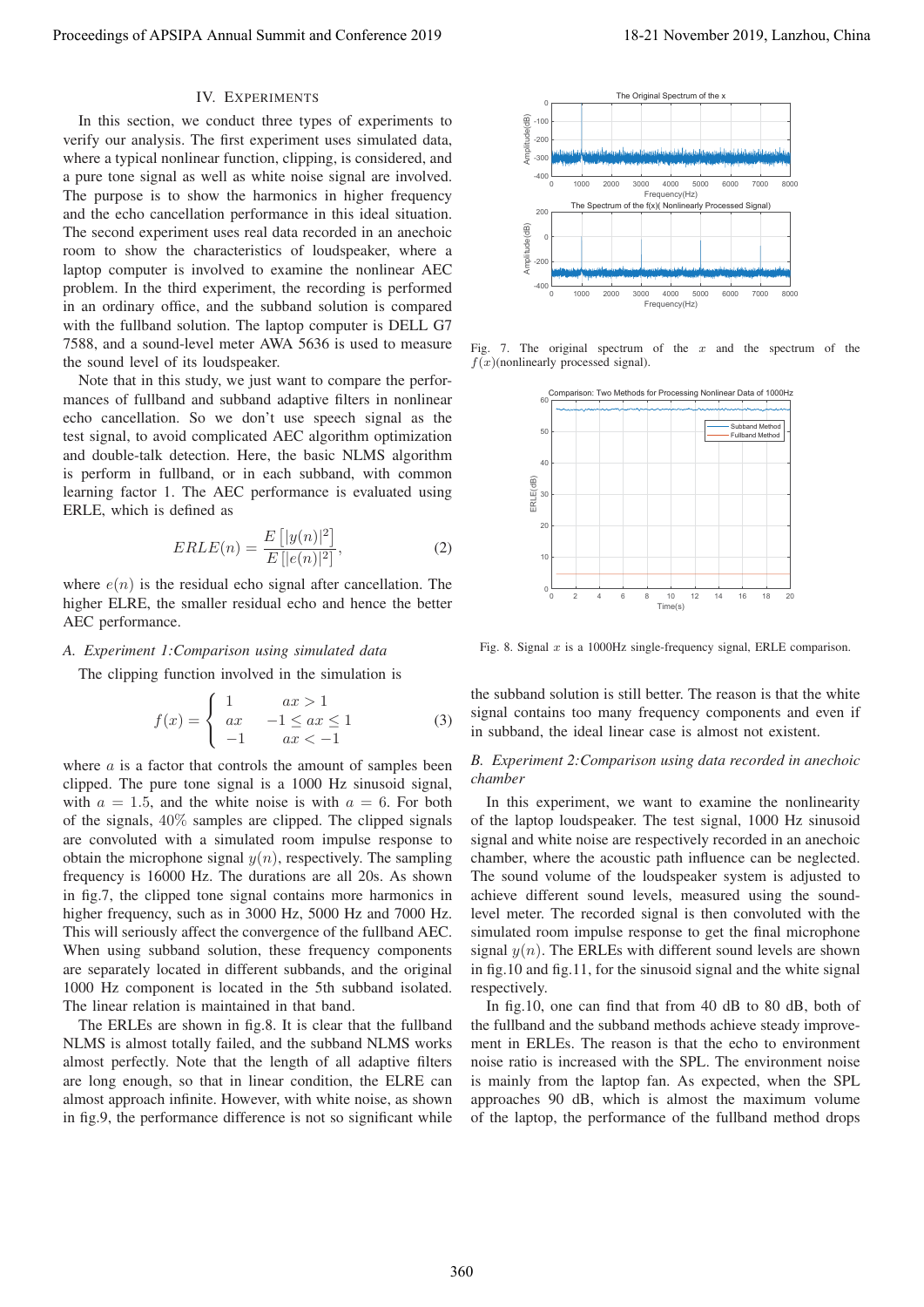

Fig. 9. Signal  $x$  is a white noise signal, ERLE comparison.



Fig. 10. Signal  $x$  is a 1000Hz single-frequency signal, ERLE values at different SPLs.

significantly due to saturation nonlinearity. But the performance of the subband methods keeps increasing. The results of white noise are slightly different. As examined in the first experiment, the subband method in this case is not as good as using tone signal. However, as the SPL increases, the ELRE difference between subband and fullband methods are slightly enlarged.

#### *C. Experiment 3: Comparison using data recorded in an office*

In this experiment, we test the AEC performance in an ordinary quiet office. The test signals, beyond the previously used 1000 Hz sinusoid signal and white noise signal, another tone-like signal with two distinct frequency components, 1000 Hz plus 2500 Hz, is also involved. The purpose is to examine the influence of intermodulation distortion of the laptop loudspeaker. The system volume is also adjust to different levels using sound-level meter. The experimental results are shown in fig.12 - fig.14.

In fig.12, the 1000 Hz pure tone signal is used. The similar results as in the experiment 2 are obtained. When the SPL is lower than 80 dB, the ERLEs are increased with the SPL due to increase of SNR, where both methods works well. But when the SPL further increases above 85 dB, the performance of fullband method stop increasing and drops, and the sub-



Fig. 11. Signal  $x$  is a white noise signal, ERLE values at different SPLs.



Fig. 12. Signal  $x$  is a 1000Hz single-frequency signal, ERLE values at different SPLs.

band shows better performance and drops slowly. The more convincing results are found in fig.13, where intermodulation distortion occurs. The total performances are worse than single pure tone, but the subband method show significantly better performance. It is interesting to found that even with modest sound level, the fullband method performance is very poor. That means the fullband method is more sensitive to the intermodulation distortion. In fig.14, as expected, with white noise, both methods fail in case of high nonlinearity.

#### V. CONCLUSIONS

In this paper we study the nonlinear echo cancellation problem. Instead of trying to model the complicated nonlinear system, we consider the subband AEC solution using polyphase filter bank. While the convergence of the fullband adaptive filter is controlled by the fullband error signal, the subband solution depends on the error signal in each narrow subband. We confirm that the nonlinearity, when transformed to subband, is either vanished or weakened in some subbands, and the adaptive filters of those bands can converge. Thus the AEC performance becomes better. We also analyzed the nonlinearity characteristics of loudspeaker. All the analysis results are verified in three types of experiments. It is found that nonlinearity of loudspeaker is more significant as the Proceeding of APSIPA Annual Summit at Co-ference 2019<br>
Proceedings of APSIPA Annual Summit and Conference 2019<br>
Proceedings of APSIPA Annual Summit and Conference 2019<br>
Proceeding of APSIPA Annual Summit and Conference 20